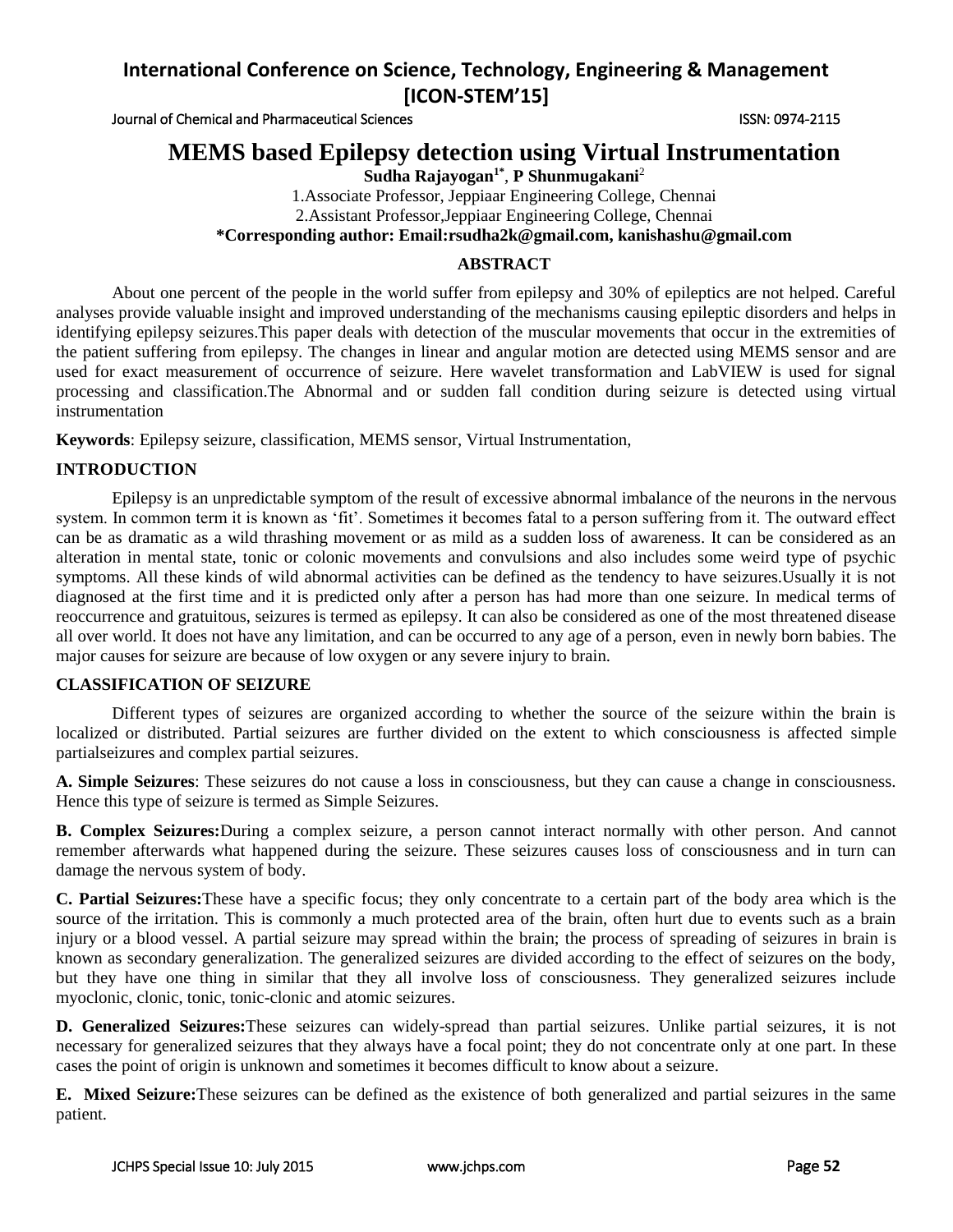Journal of Chemical and Pharmaceutical Sciences ISSN: 0974-2115



### **Figure.1.Basic Block Diagram**

#### **METHODOLOGY AND SYSTEM DESIGN**

The process of automatic detection of epileptic seizures required different methods. These methods led to the indication of several activities, changing of activities, normal to rest position, normal and abnormal activities, and normal to sudden fall position etc. The different motions and movements in the form of signals occurred to different extremities (arms or legs) are taken and are acquired by the MEMS sensor. The MEMS sensor is a combine form tri-axial accelerometer and gyroscope in a small and compact chip. Both accelerometer and gyroscope obtain movement of in all the three directions. And finally signals are acquired through Arduino board. Classification of different activities are done on the basis of selecting a certain range for a particular activity and fixing a threshold value to differentiate between the normal and abnormal activity with the help of Lab VIEW, thus detecting seizures and through Lab VIEW.

#### **MEMS SENSOR**

The Micro-Electro-Mechanical Sensor is a combined form of tri-axial accelerometer and tri-axial gyroscope in a small well-defined chip. MPU6050 is a six degree of freedom chip. It is used for both fast and slow motion tracking. It is operated off 3.3V supply and communicates via I2C at a maximum speed of 400 kHz. This has onboard digital processor and can be used to directly output Euler angles and even perform filtering along with integrating data. (T. Ryan Burchfield, 2010)

**1. Tri-Axis Accelerometer**:The tri-axis accelerometeris an electromechanical device that measures linear acceleration. They are used to detect the minor vibrations of the proper acceleration and monitor it. Acceleration forces may be static like the constant force of gravity pulling at feet or can be dynamic caused by moving or vibrating the accelerometer. The tri-axis accelerometer is an integrated module that can sense gravitational force  $\pm 3g$  on three axes X, Y and Z. These three axes are available to detect the magnitude and direction of proper acceleration and to sense the orientation because the orientation of weight changes in differently in different direction.

**2. Tri-Axis Gyroscope**: A tri-axis gyroscope is a device with a spatial mechanism which is basically used to control the angular motion of the different extremities. It is a device for measuring and maintaining orientation. Mechanically, it is a spinning wheel or a disc in which a free axle is assumed at any orientation, although these orientations do not remain fixed, it keeps on making changes. In MPU6050 sensors it provides 6 component motion sensing and acceleration for X, Y and Z axes. It measures the rate of rotation in space. It measures the angular acceleration having three principles of working. We call different rotation in space in different axes by different names. Forces that changes directions in different ways can also be measured by tri-axis gyroscope. It indicates the angle of an object by calculating it against the gravitational force. They are as follows: YAW- Rotation about vertical axis (X-axis); ROLL-Rotation about longitudinal axis (Y-axis); PITCH- Rotation about transverse and lateral axis (Z-axis).



**Figure.2.Gyroscope with freedom in 3 axes**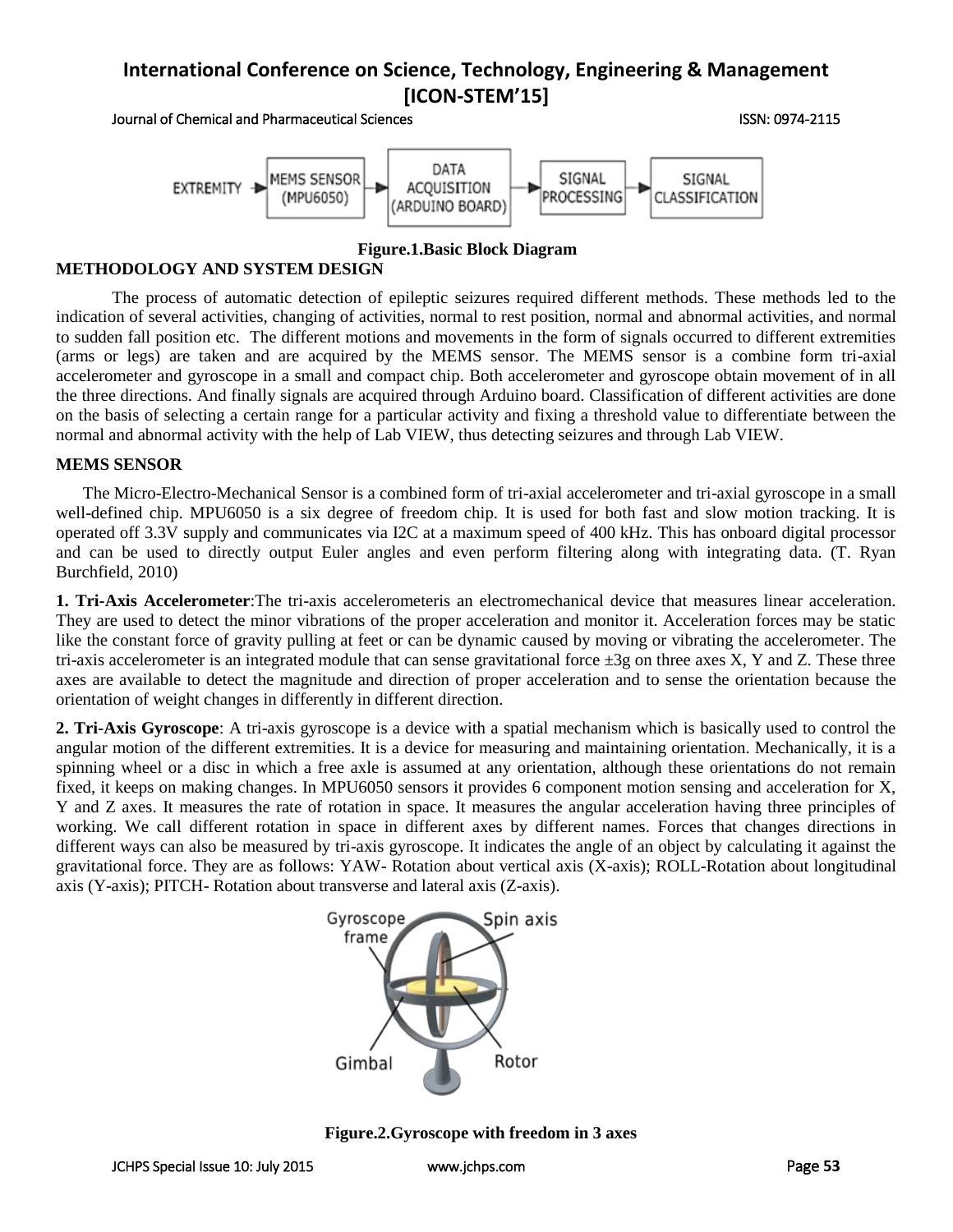#### Journal of Chemical and Pharmaceutical Sciences ISSN: 0974-2115

**Data acquisition:** Data Acquisition involves the process of acquiring signals that measure real world physical conditions by sampling and converting the resulting samples into digital numeric value that can be manipulated by a computer. A microcontroller based Arduino Uno (board) and National Instruments lab VIEW 2010 does the overall work of data acquisition. Signals are acquired continuously by interfacing Arduino Board and MPU6050 to PC. Using the different COM ports the readings for different muscular movements in six axes is acquired by the MEMS sensor and it is rendered by serial communication (J Yoo, 2013)

**Signal processing & classification:**The signal processing is carried out by LabVIEW software, LabVIEW is a system design platform known for its use for [data acquisition, instrument control, a](http://en.wikipedia.org/wiki/Data_acquisition)nd [industrialautomation o](http://en.wikipedia.org/wiki/Automation)n different varieties of platforms. Here wavelet transformation is used for simulating the output

The different signals and the respective activities that occur on human body are classified with the help of algorithm flowchart. By proper classification and detection of abnormal signals, seizures can be predicted. Rising of alarm at the time of abnormal signal and Lowering of alarm during normal condition can be done here.

**Flowchart:** The different signals and the respective activities that occur on human body are classified with the help of algorithm flowchart. By proper classification and detection of abnormal signals, seizures can be predicted. Rising of alarm at the time of abnormal signal and Lowering of alarm during normal condition can be done here.



**Figure.3.Flowchart for detection of Abnormal signals** 

## **RESULTS & DISCUSSIONS**

The simulation for the detection of various muscular movements is implemented in Lab VIEW. The block diagram is given in Figure 4. The measurement of acceleration in x-axis(ax)  $y$ -axis(ay) and z-axis(az) respectively are done. And similarly the measurement for gx, gy and gz is constructed with a vector magnitude. The signals received from the MEMS accelerometer (ax) are differentiated and the mean is taken and compared with threshold value. Based on the value the state of the body is classified as activity and rest. The wavelet transformation is also done and displayed in waveform chart for monitoring purpose. . The implementation of the detection of normal and fall is also done.

The figure 5.shows the waveform of the body muscular movements during the attack of seizure. The regular and periodical muscular movements which indicate the repetitive action of the same muscular body part can be monitored. It also shows the indication the seizure at the mode range set for the seizure attack. When the range of mode set for seizure is reached then the indicator indicates the occurrence of seizure by glowing and when it is not reached it indicates it as normal activity.